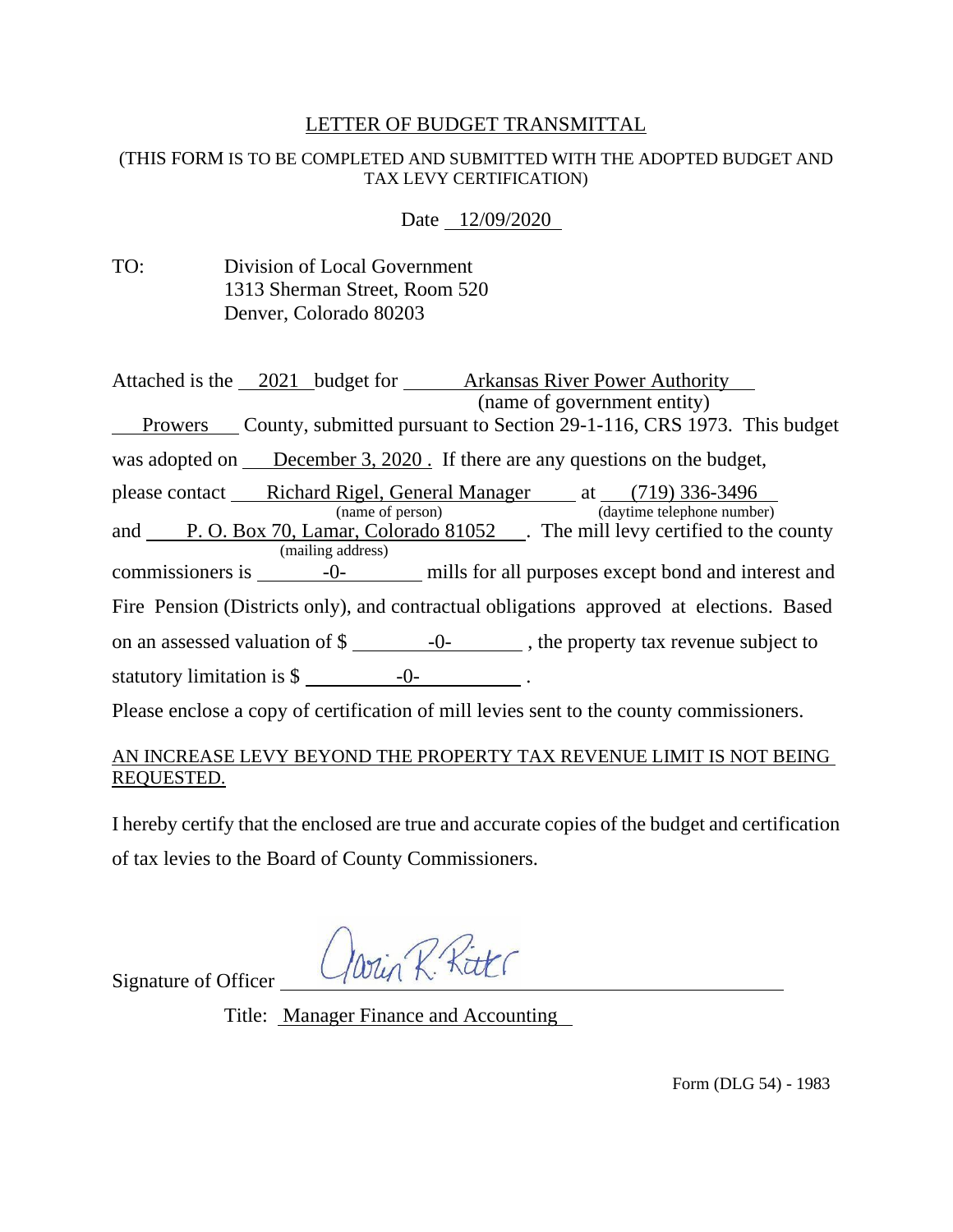

Arkansas River Power Authority 2021 Adopted Budget December 3, 2020

> P O Box 70 3409 South Main Lamar, CO 81052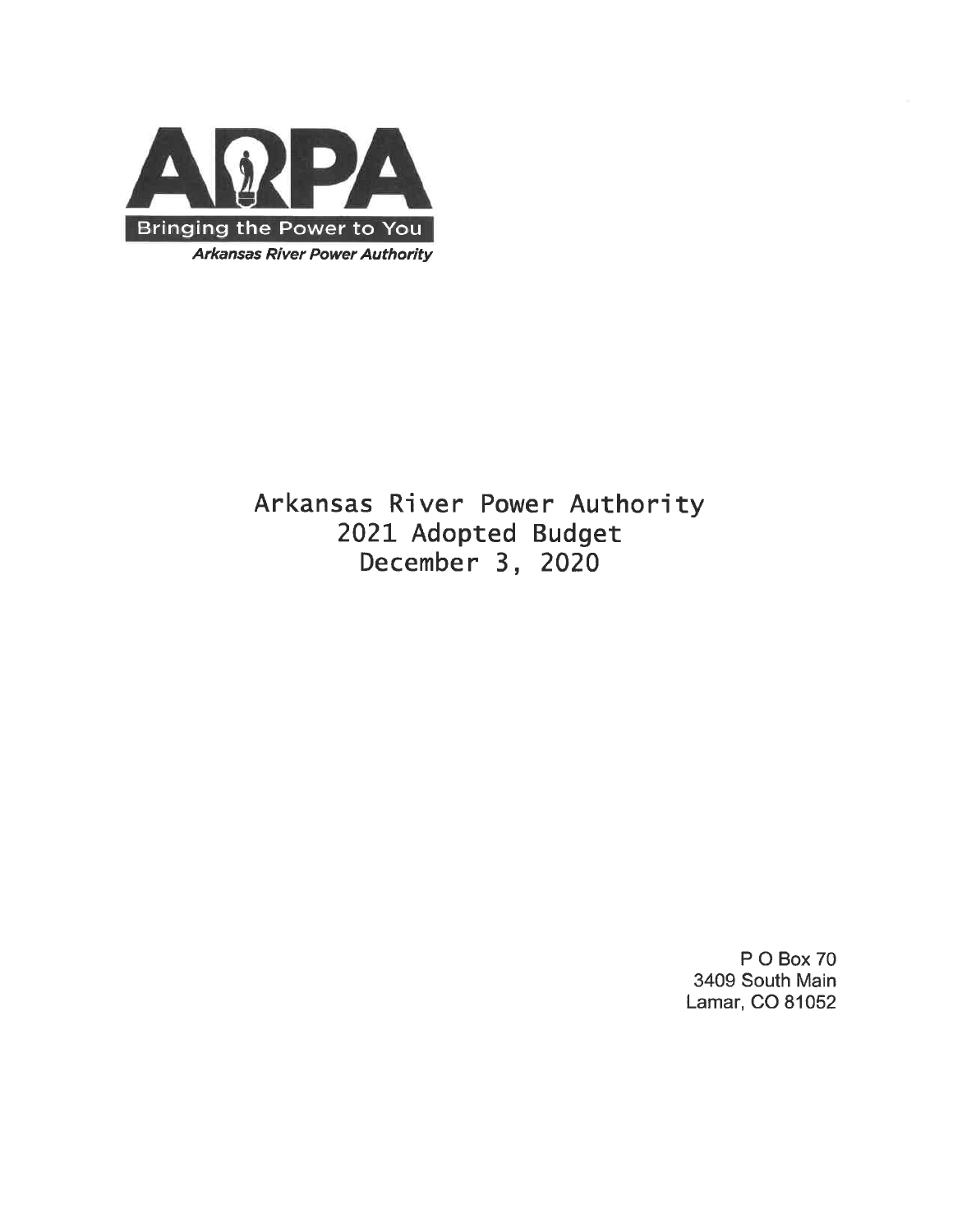The governing body of the Arkansas River Power Authority (ARPA) is a Board of Directors in which all legislative power of the Authority is vested. Each Municipality appoints 2 representatives to the ARPA Board of Directors. The ARPA Board of Directors is as follows: Holly: Calvin Melcher Mike Tanner La Junta: Gary Cranson P. Lorenz Sutherland Lamar: Houssin Hourieh Roger Stagner Las Animas: Ron Clodfelter Rick Stwalley Springfield: Darwin Hansen Jay Suhler Trinidad: Carlos Lopez Mike Valentine ARPA Staff: Rick Rigel, General Manager Arvenia Morris, Office Manager Aarin Ritter, Manager of Finance and Accounting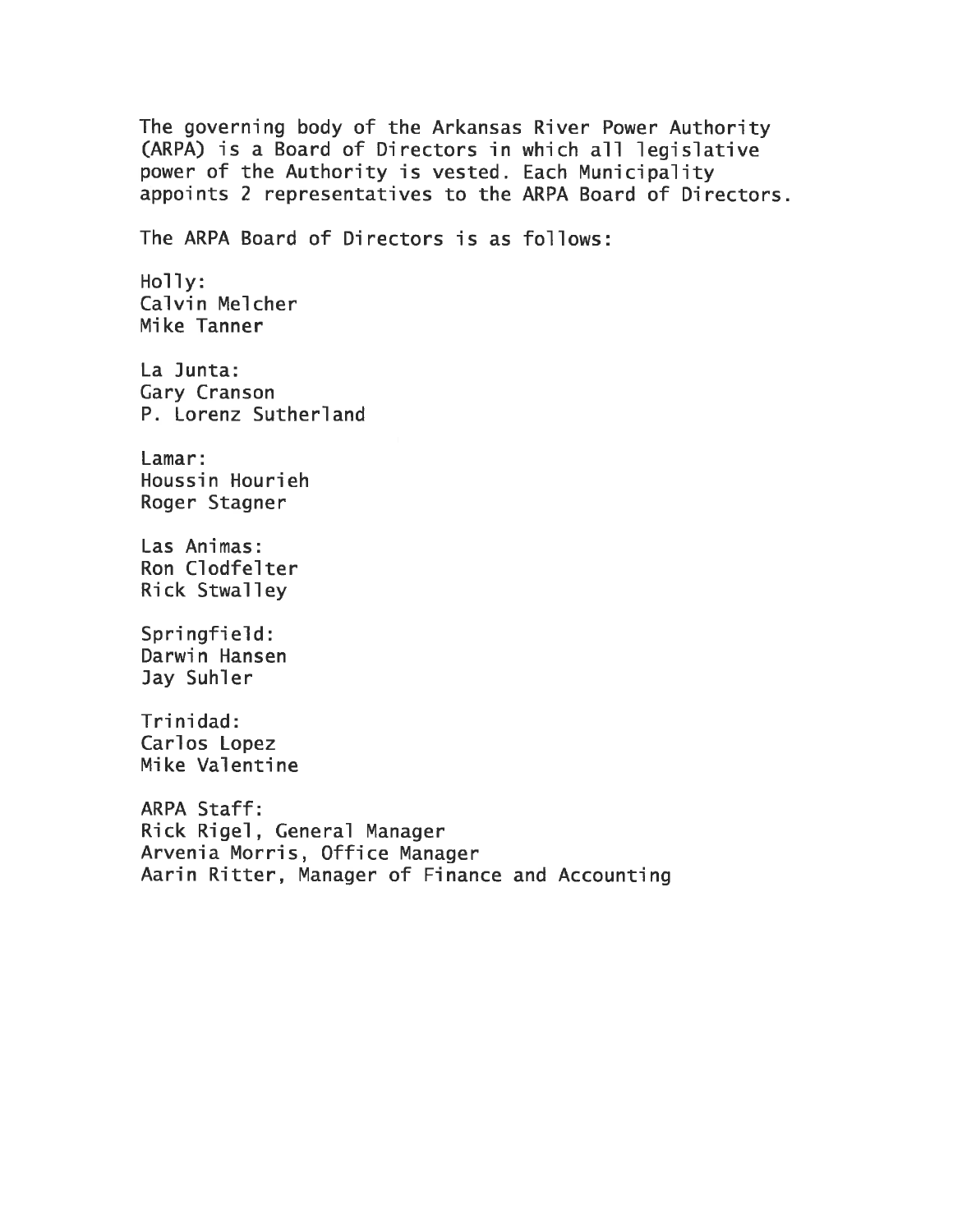

#### **Budget Message for 2021**

The Arkansas River Power Authority ("ARPA" or the "Authority") is a political subdivision of the State of Colorado established by its municipal members in 1979 under provisions of an intergovernmental cooperation statute, CRS section 29-1-204. The Authority's primary purpose is to supply the wholesale electric power and energy requirements of its Member Municipalities - Holly, La Junta, Lamar, Las Animas, Trinidad and Springfield, Colorado.

The Authority carries out its mission by obtaining wholesale power supply from a variety of sources and delivering it to the ARPA Member Municipalities who in turn provide retail electric service to their consumers. The Authority's wholesale power sources include purchases of federal hydropower from the Western Area Power Administration ("WAPA"), energy generated from 5 wind turbines owned by ARPA and the Lamar Utilities Board, and purchases via a long-term purchase power agreement with the Public Service Company of Colorado ("PSCo"). ARPA and its members also own a small amount of natural gas and diesel generation. This generation is operated for emergency backup only.

The Authority obtains operating revenue through a wholesale rate that is applied to its sale of electric power to the ARPA members. The wholesale power rate recovers the Authority's cost of obtaining and delivering wholesale power while maintaining the debt service coverage ratio as defined in the bond covenants, and payment of the principal and interest on outstanding bonds. ARPA uses the accrual basis in its financial accounting.

The Authority has implemented a straight line method of depreciation for its assets.

The Authority's primary source for power supply in 2021 will be purchased from PSCo. It is projected that PSCo will provide approximately 64% of the power required by the ARPA members. The PSCo contract goes through January of 2025.

WAPA provides approximately 28% of the power needs for the Authority through an allocation of federal hydro-power via two long-term contracts. ARPA's contract, through the Loveland Area Projects (LAP), extends through 2054 and the second contract, between WAPA-CRSP (Colorado River Storage Project) and the Lamar Utilities Board, extends through 2057.

The balance of ARPA's power supply needs are provided by wind generation from the Lamar and Springfield wind turbines.

The Authority has two Network Integration Transmission Service agreements for transmission service to its members, one with the Tri-State Generation and Transmission Association and one with the Black Hills Colorado Electric Utility Company. In addition, it has a handful of sub-transmission agreements with a variety of providers for service to its members.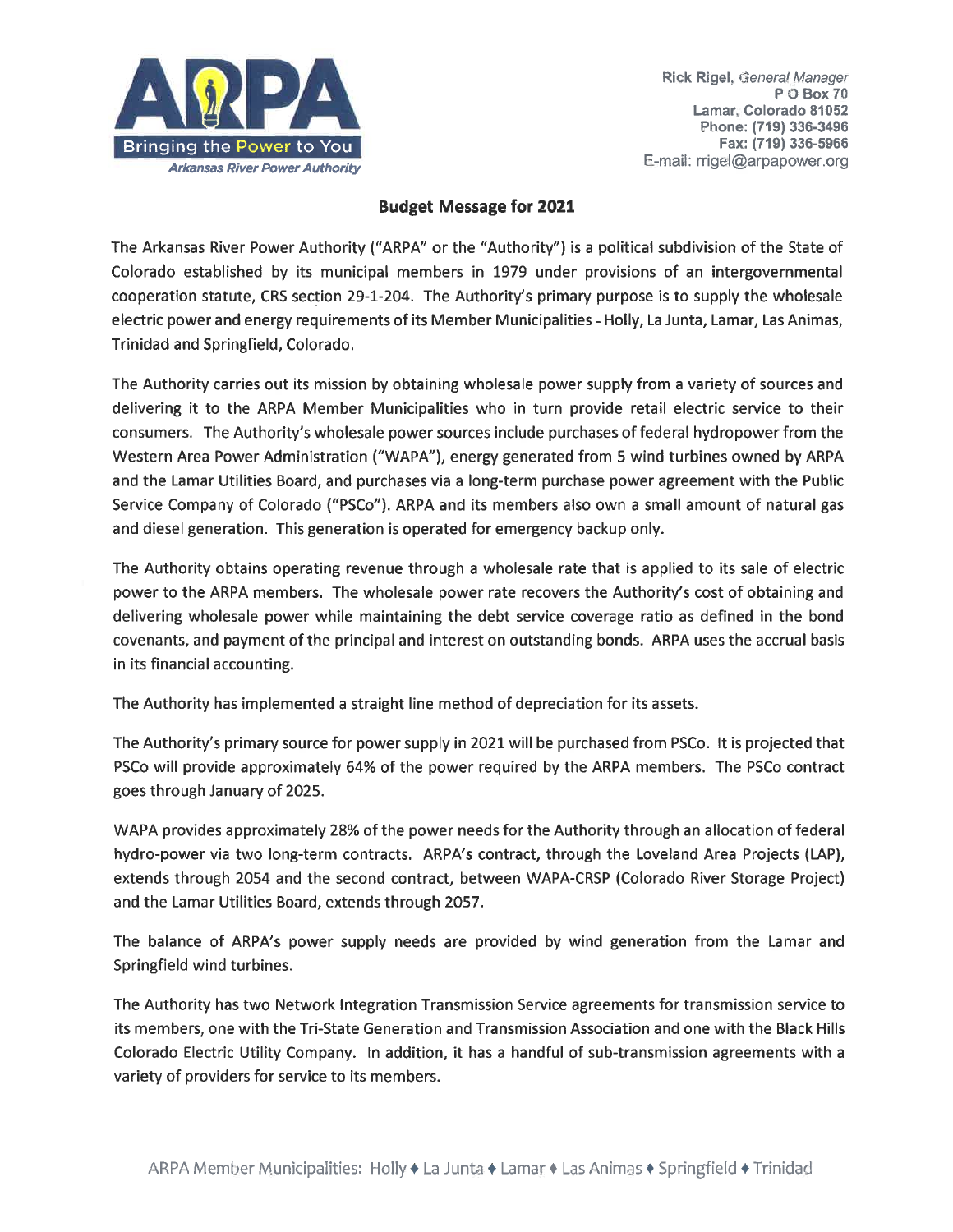The 2021 Budget will include a 3.57% energy rate decrease. The rate decrease in 2021 follows a rate decrease of 2% in 2019 which followed several years of no rate changes for the Authority. ARPA has managed to keep its rates stable dating back to 2012; however, it was able to lower the energy rate in 2019 and believes the lower rate in 2021 is sustainable through the term of its current power supply contract with PSCo.

The 2021 budget includes Non-Operating expenditures relative to the demolition of the Lamar Repowering Project ("LRP") as well. Beginning in the Fourth Quarter of 2020, demolition of the LRP will begin. The demolition is scheduled for completion no later than July of 2021.

The Authority's Board of Directors implemented a long-term financial plan in 2018 that included accruing sufficient funds to retire ARPA's 2010 bond series. The 2010 bonds became eligible for retirement on October 1, 2020. The 2021 Budget includes funding for the retirement of the debt which results in a significant savings of approximately \$1.3 million annually, and is a critical element for the 2021 rate decrease.

The Authority's improved financial position and long-term planning resulted in an upgrade of the Authority's credit rating. In 2018, S&P Global Ratings upgraded the Authority's credit rating to a BBB with a stable outlook. That credit rating was reaffirmed in 2019 and 2020. In addition, the Authority also received an investment grade credit rating from Fitch in 2018 that was updated and reaffirmed in 2019 and 2020.

The Authority believes it has positioned itself well going forward and has reason to be optimistic about its ability to bring its long term planning to fruition. The future rate trajectory for the Authority is stable to declining rates over the next few years.

The Authority's Board of Directors and staff continually strive to fulfill the Authority's Mission.

# **Mission Statement**

We are committed to work together to promote the long term economic well-being of our municipal members and their consumers by providing a dependable and competitively priced supply of wholesale electric power in an environmentally sound manner.

Respectfully submitted,

Regel

**Richard Rigel General Manager**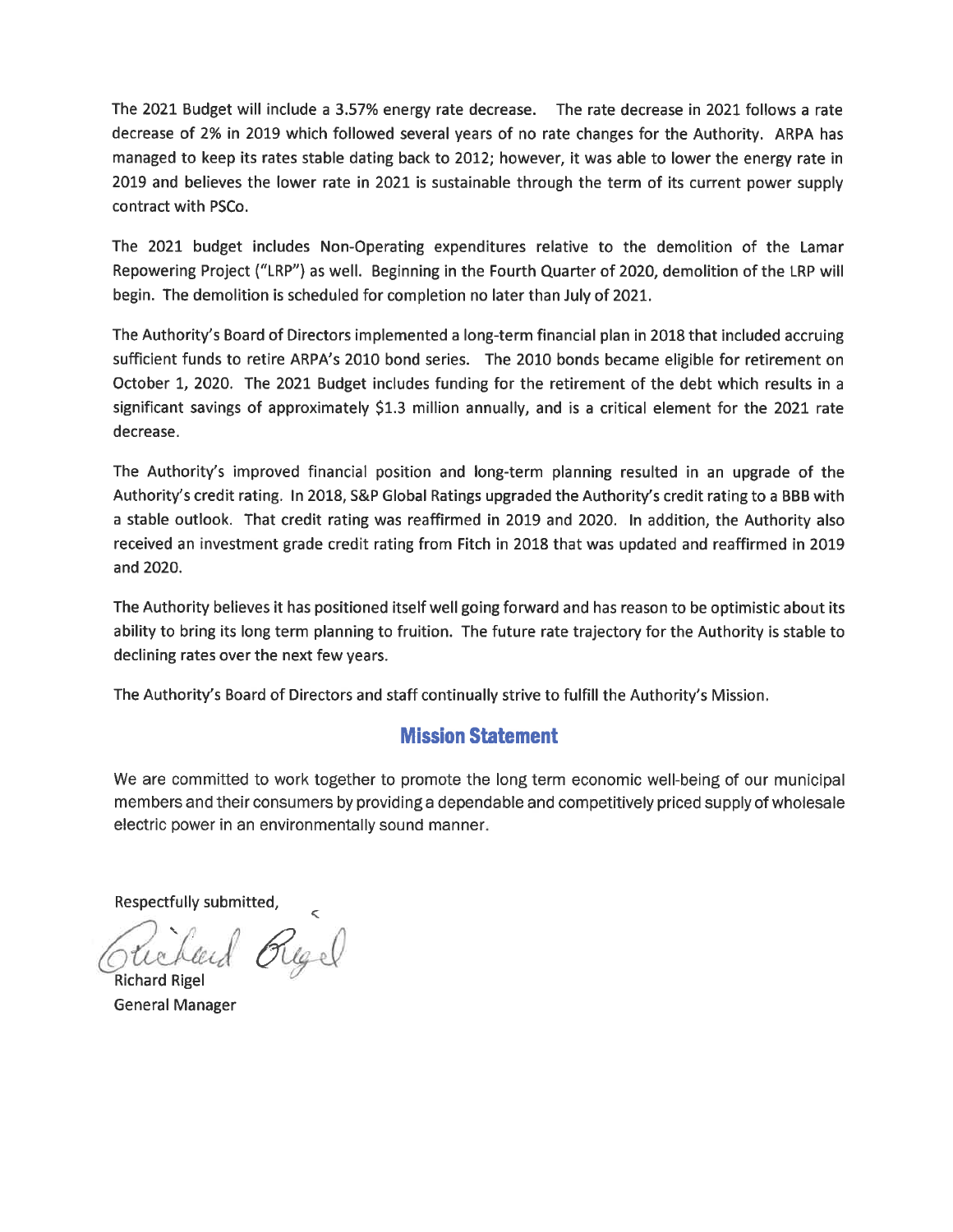| 12.03.2020                          |                                            |               |                     |                |
|-------------------------------------|--------------------------------------------|---------------|---------------------|----------------|
|                                     | <b>Arkansas River Power Authority</b>      |               |                     |                |
|                                     | <b>Condensed Operating Budget For 2021</b> |               |                     |                |
|                                     | 2019                                       | 2020          | 2020                | 2021           |
|                                     | <b>Actual</b>                              | <b>Budget</b> | <b>Projected YE</b> | <b>Budget</b>  |
|                                     | $(\$)$                                     | $(\$)$        | $(\$\)$             | $(\$)$         |
| <b>Total Revenues</b>               | 32,161,484                                 | 31,045,620    | 32,079,986          | 30,407,821     |
| <b>Operating Expenses</b>           |                                            |               |                     |                |
| Power Supply                        | 13,999,019                                 | 14,381,818    | 13,913,469          | 14,054,341     |
| Transmission                        | 3,240,467                                  | 3,345,370     | 3,315,325           | 3,582,634      |
| Administrative & General            | 936,416                                    | 1,862,866     | 1,446,941           | 1,356,672      |
| <b>Total Operating Expenses</b>     | 18,175,902                                 | 19,590,054    | 18,675,736          | 18,993,646     |
| <b>Net Operating Income</b>         | 13,985,582                                 | 11,455,566    | 13,404,250          | 11,414,174     |
| <b>Interest Expenses</b>            | 6,665,763                                  | 6,553,425     | 6,553,425           | 5,527,767      |
| <b>Depreciation/Amortization</b>    | 269,617                                    | 268,711       | 268,709             | 268,711        |
| <b>Total</b>                        | 6,935,380                                  | 6,822,136     | 6,822,134           | 5,796,478      |
| <b>Net Income</b>                   | 7,050,202                                  | 4,633,430     | 6,582,116           | 5,617,696      |
| <b>Non Operating Expenses</b>       |                                            |               |                     |                |
| Return of Reserves                  | (2,390,588)                                | (2,383,668)   | (2, 384, 199)       | (2,069,130)    |
| Depreciation/Amortization           | 269,617                                    | 268,711       | 268,709             | 268,711        |
| Amortization Income                 | (455, 822)                                 | (455, 822)    | (455, 821)          | (455, 822)     |
| City of Lamar Settlement            | (124, 450)                                 | (129, 843)    | (129, 843)          | (135, 470)     |
| B & W Settlement Misc. A/R          | 2,500,000                                  | 2,000,000     | 2,000,000           |                |
| <b>Principal Payments</b>           | (2,867,502)                                | (2,981,247)   | (2,981,247)         | (16, 276, 027) |
| <b>LRP</b> Demolition               |                                            |               | (250, 709)          | (1,389,513)    |
| Capital Purchases/ Contingency      | (21,064)                                   | (565,000)     | (165,000)           | (165,000)      |
| <b>Total Non Operating Expenses</b> | (3,089,809)                                | (4,246,869)   | (4,098,110)         | (20, 222, 251) |
| <b>Net Cash</b>                     | 3,960,393                                  | 386,561       | 2,484,006           | (14, 604, 555) |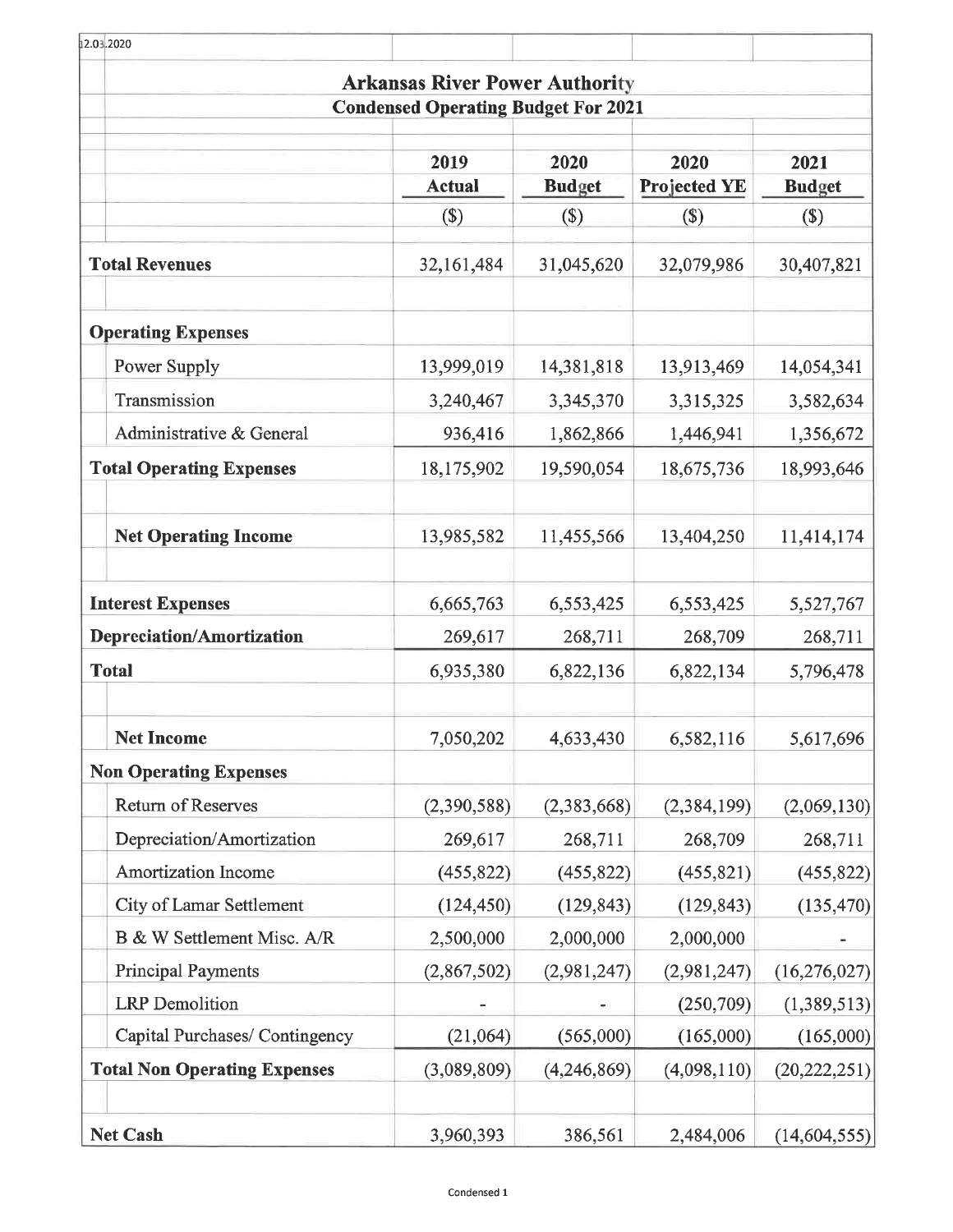| 1.03 2020                                                                 |                                                      |                                 |                                       |                          |                                                                                                                                                                                                                                                                                                                                                                                                                   |                     |
|---------------------------------------------------------------------------|------------------------------------------------------|---------------------------------|---------------------------------------|--------------------------|-------------------------------------------------------------------------------------------------------------------------------------------------------------------------------------------------------------------------------------------------------------------------------------------------------------------------------------------------------------------------------------------------------------------|---------------------|
|                                                                           |                                                      |                                 | <b>Arkansas River Power Authority</b> |                          |                                                                                                                                                                                                                                                                                                                                                                                                                   |                     |
|                                                                           |                                                      | <b>Expenses for 2021 Budget</b> |                                       |                          |                                                                                                                                                                                                                                                                                                                                                                                                                   |                     |
|                                                                           |                                                      |                                 |                                       |                          |                                                                                                                                                                                                                                                                                                                                                                                                                   |                     |
|                                                                           | 2019                                                 | 2020                            | 2020                                  | 2021                     | <b>Difference</b>                                                                                                                                                                                                                                                                                                                                                                                                 | $%$ of              |
|                                                                           | Actual                                               | <b>Budget</b>                   | <b>Projected YE</b>                   | <b>Budget</b>            | <b>From Projected</b>                                                                                                                                                                                                                                                                                                                                                                                             | <b>Difference</b>   |
|                                                                           | $($)$                                                | $($)$                           | (S)                                   | $($)$                    | $($)$                                                                                                                                                                                                                                                                                                                                                                                                             | $(\%)$              |
|                                                                           |                                                      |                                 |                                       |                          |                                                                                                                                                                                                                                                                                                                                                                                                                   |                     |
| <b>Power Supply Costs</b>                                                 |                                                      |                                 |                                       |                          |                                                                                                                                                                                                                                                                                                                                                                                                                   |                     |
| LLP-LRP<br>O & M Expenses                                                 | 408,239<br>2,850                                     | 900,000<br>13,500               | 353,526<br>3,802                      | ÷<br>13,500              |                                                                                                                                                                                                                                                                                                                                                                                                                   | $-100.0%$<br>255.1% |
| Fuel (Non-LRP)                                                            | 7,059                                                | 14,400                          | 3,595                                 | 14,400                   |                                                                                                                                                                                                                                                                                                                                                                                                                   | 300.5%              |
| <b>WAPA LAP</b>                                                           | 2,418,171                                            | 2,424,229                       | 2,416,237                             | 2,424,229                |                                                                                                                                                                                                                                                                                                                                                                                                                   | 0.3%                |
| <b>WAPA CRSP</b>                                                          | 236,332                                              | 236,288                         | 234,832                               | 221,362                  | (13, 470)                                                                                                                                                                                                                                                                                                                                                                                                         | $-5.7%$             |
| <b>ARPA Wind</b>                                                          | 84,665                                               | 85,114                          | 84,853                                | 85,114                   | 261                                                                                                                                                                                                                                                                                                                                                                                                               | 0.3%                |
| Lamar Wind                                                                | 650,437                                              | 641,187                         | 675,438                               | 667,889                  | (353, 526)<br>9,698<br>10,805<br>7,992<br>(7, 549)<br>486,661<br>$\overline{\phantom{a}}$<br>140,872<br>135,502<br>6,996<br>(6,997)<br>433<br>74,887<br>8,397<br>48,090<br>267,308<br>$\sim$<br>7,233<br>1,765<br>926<br>$\overline{\phantom{a}}$<br>77<br>343<br>(513)<br>14,040<br>15,807<br>317,910<br>(1,025,658)<br>$\blacksquare$<br>$\blacksquare$<br>$\overline{\phantom{a}}$<br>$\overline{\phantom{a}}$ | $-1.1%$             |
| Purchased Power<br><b>Scheduling Service</b>                              | 10,191,264                                           | 10,067,100                      | 10,141,186                            | 10,627,847               |                                                                                                                                                                                                                                                                                                                                                                                                                   | 4.8%<br>0.0%        |
| Spinning Reserve                                                          | $\overline{\phantom{a}}$<br>$\overline{\phantom{a}}$ | $\overline{\phantom{a}}$        | $\overline{\phantom{a}}$              | $\overline{\phantom{a}}$ |                                                                                                                                                                                                                                                                                                                                                                                                                   | 0.0%                |
|                                                                           |                                                      |                                 |                                       |                          |                                                                                                                                                                                                                                                                                                                                                                                                                   |                     |
| <b>Total Power Supply Costs</b>                                           | 13,999,016                                           | 14,381,818                      | 13,913,469                            | 14,054,341               |                                                                                                                                                                                                                                                                                                                                                                                                                   | 1.0%                |
| <b>Transmission Costs</b>                                                 |                                                      |                                 |                                       |                          |                                                                                                                                                                                                                                                                                                                                                                                                                   |                     |
| Tri-State G & T                                                           | 2,466,061                                            | 2,389,217                       | 2,529,928                             | 2,665,430                |                                                                                                                                                                                                                                                                                                                                                                                                                   | 5.4%                |
| <b>SECPA</b>                                                              | 27,916                                               | 35,103                          | 28,461                                | 35,457                   |                                                                                                                                                                                                                                                                                                                                                                                                                   | 24.6%               |
| San Isabel<br>Lamar Light & Power                                         | 243,874<br>55,969                                    | 248,394<br>41,355               | 219,648<br>40,922                     | 212,651<br>41,355        |                                                                                                                                                                                                                                                                                                                                                                                                                   | $-3.2%$<br>1.1%     |
| <b>Black Hills</b>                                                        | 149,165                                              | 246,399                         | 167,942                               | 242,829                  |                                                                                                                                                                                                                                                                                                                                                                                                                   | 44.6%               |
| <b>OATT</b> Transmission                                                  | 30,743                                               | 82,650                          | 74,253                                | 82,650                   |                                                                                                                                                                                                                                                                                                                                                                                                                   | 11.3%               |
| Ancillary Services- Xcel                                                  | 266,737                                              | 302,251                         | 254,172                               | 302,261                  |                                                                                                                                                                                                                                                                                                                                                                                                                   | 18.9%               |
| <b>Total Transmission Costs</b>                                           | 3,240,467                                            | 3,345,370                       | 3,315,325                             | 3,582,634                |                                                                                                                                                                                                                                                                                                                                                                                                                   | 8.1%                |
|                                                                           |                                                      |                                 |                                       |                          |                                                                                                                                                                                                                                                                                                                                                                                                                   |                     |
| <b>Administrative &amp; General Expenses</b><br><b>Bond Issue Expense</b> | $\overline{\phantom{a}}$                             | $\blacksquare$                  | $\overline{\phantom{a}}$              | $\omega$                 |                                                                                                                                                                                                                                                                                                                                                                                                                   | $-100.0\%$          |
| Dues & Subscription                                                       | 31,187                                               | 35,880                          | 28,746                                | 35,979                   |                                                                                                                                                                                                                                                                                                                                                                                                                   | 25.2%               |
| <b>Employee Expenses</b>                                                  | 363,753                                              | 427,230                         | 418,795                               | 420,560                  |                                                                                                                                                                                                                                                                                                                                                                                                                   | 0.4%                |
| <b>Insurance Expenses</b>                                                 | 40,949                                               | 44,932                          | 44,006                                | 44,932                   |                                                                                                                                                                                                                                                                                                                                                                                                                   | 2.1%                |
| City of Lamar Settlement                                                  | 196,383                                              | 214,530                         | 219,203                               | 214,530                  | (4, 673)                                                                                                                                                                                                                                                                                                                                                                                                          | $-2.1%$             |
| Lease Exp - LRP City Land                                                 | 1,000                                                | 1,000                           | 1,000                                 | 1,000                    |                                                                                                                                                                                                                                                                                                                                                                                                                   | 0.0%                |
| Lease Exp - Willow Creek<br>Members Services                              | 2,492<br>13,272                                      | 2,566<br>8,800                  | 2,566<br>8,457                        | 2,643<br>8,800           |                                                                                                                                                                                                                                                                                                                                                                                                                   | 3.0%<br>4.1%        |
| Office Expenses                                                           | 23,789                                               | 21,687                          | 22,200                                | 21,687                   |                                                                                                                                                                                                                                                                                                                                                                                                                   | $-2.3%$             |
| Professional & Outside Svcs                                               | 197,156                                              | 566,000                         | 520,890                               | 566,300                  | 45,410                                                                                                                                                                                                                                                                                                                                                                                                            | 8.7%                |
| LRP Engineer and Contractor                                               | 39,536                                               | 500,000                         | 170,685                               | $\tilde{\phantom{a}}$    | (170, 685)                                                                                                                                                                                                                                                                                                                                                                                                        | $-100.0%$           |
| <b>Safety Program</b>                                                     | 6,062                                                | 15,240                          | 1,200                                 | 15,240                   |                                                                                                                                                                                                                                                                                                                                                                                                                   | 1170.0%             |
| Travel, Meals & lodging                                                   | 20,837                                               | 25,000                          | 9,193                                 | 25,000                   |                                                                                                                                                                                                                                                                                                                                                                                                                   | 172.0%              |
| <b>Total A &amp; G Expenses</b>                                           | 936,416                                              | 1,862,866                       | 1,446,941                             | 1,356,672                | (90, 270)                                                                                                                                                                                                                                                                                                                                                                                                         | $-6.2%$             |
| <b>Total Operating Expenses</b>                                           | 18,175,899                                           | 19,590,054                      | 18,675,736                            | 18,993,646               |                                                                                                                                                                                                                                                                                                                                                                                                                   | 1.7%                |
| <b>Interest Expenses</b>                                                  | 6,665,763                                            | 6,553,425                       | 6,553,425                             | 5,527,767                |                                                                                                                                                                                                                                                                                                                                                                                                                   | $-15.7%$            |
| <b>Depreciation/Amortization</b>                                          | 269,617                                              | 268,711                         | 268,709                               | 268,711                  | $\overline{2}$                                                                                                                                                                                                                                                                                                                                                                                                    | 0.0%                |
| <b>Total Expenses</b>                                                     | 25,111,279                                           | 26,412,190                      | 25,497,870                            | 24,790,124               | (707, 745)                                                                                                                                                                                                                                                                                                                                                                                                        | $-2.8%$             |
|                                                                           |                                                      |                                 |                                       |                          |                                                                                                                                                                                                                                                                                                                                                                                                                   |                     |
| <b>Capital Outlays</b><br>Willow Creek T-Line                             | $\blacksquare$                                       | $\tilde{\phantom{a}}$           |                                       |                          |                                                                                                                                                                                                                                                                                                                                                                                                                   | 0.0%                |
| Misc. Capital Exp.                                                        | 21,064                                               | 165,000                         | 165,000                               | 165,000                  |                                                                                                                                                                                                                                                                                                                                                                                                                   | 0.0%                |
| <b>LRP</b> Contingency                                                    | ۰                                                    | 400,000                         | $\overline{\phantom{a}}$              | ÷                        |                                                                                                                                                                                                                                                                                                                                                                                                                   | 100.0%              |
| <b>Total Capital/Contingency</b>                                          | 21,064                                               | 565,000                         | 165,000                               | 165,000                  |                                                                                                                                                                                                                                                                                                                                                                                                                   | $0.0\%$             |
| <b>Total Expenses (Incl. Capital)</b>                                     | 25, 132, 343                                         | 26,977,190                      | 25,662,870                            | 24,955,124               | (707, 745)                                                                                                                                                                                                                                                                                                                                                                                                        | $-2.8%$             |
|                                                                           |                                                      |                                 |                                       |                          |                                                                                                                                                                                                                                                                                                                                                                                                                   |                     |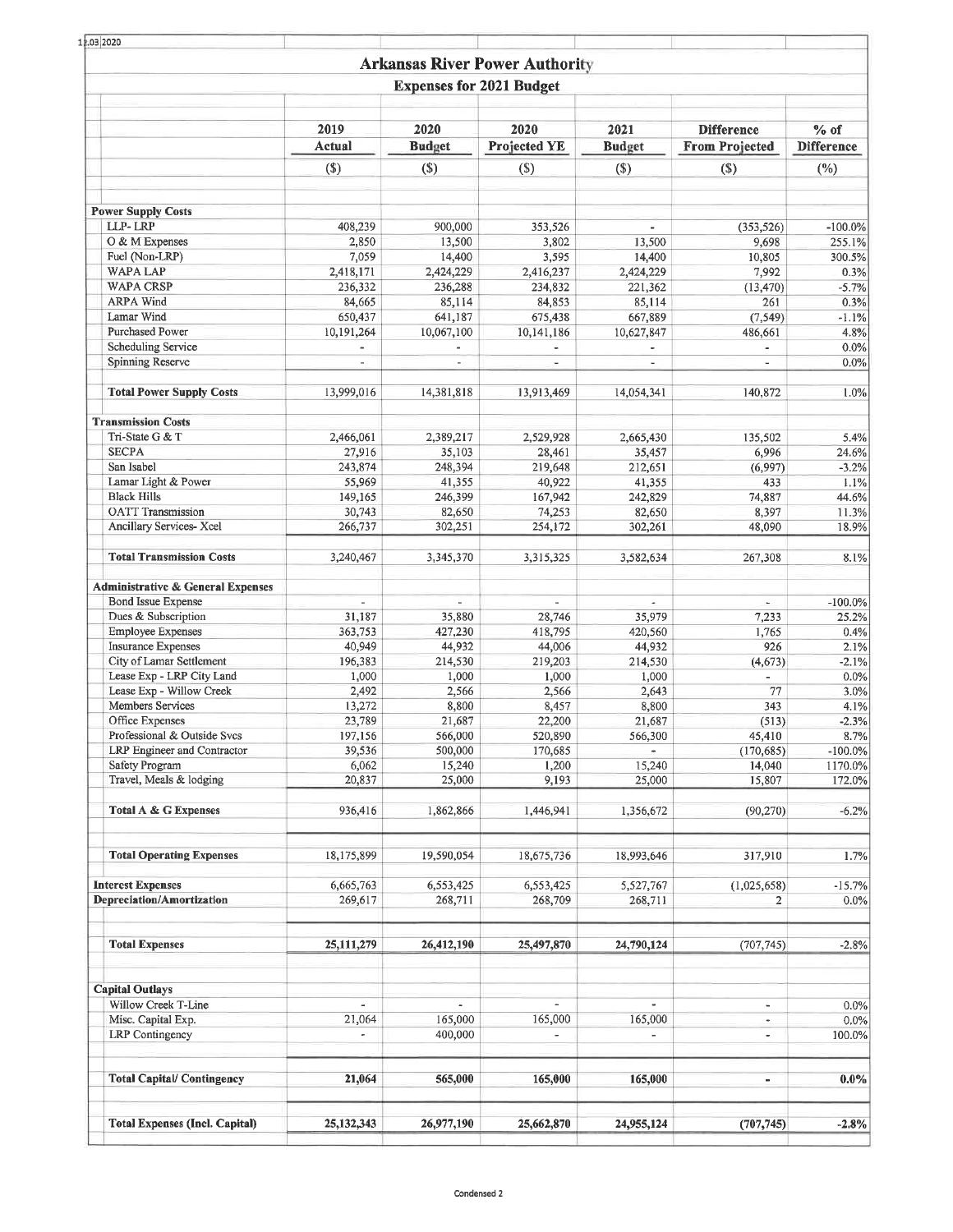|                                                       |                      |                      |                      |                  |                            |                  | Arkansas River Power Authority |                               |                   |                |                   |                   |                       |                      |                       |
|-------------------------------------------------------|----------------------|----------------------|----------------------|------------------|----------------------------|------------------|--------------------------------|-------------------------------|-------------------|----------------|-------------------|-------------------|-----------------------|----------------------|-----------------------|
|                                                       |                      |                      |                      |                  | 2021 Proposed Budget Recap |                  |                                |                               |                   |                |                   |                   |                       |                      |                       |
|                                                       |                      |                      |                      |                  |                            |                  |                                |                               |                   | $\overline{c}$ | Nov               | Dec               | <b>Budget</b><br>2021 | Projected<br>2020    | <b>Budget</b><br>2020 |
|                                                       | Jan<br>$\circledast$ | Feb<br>$\circledast$ | Mar<br>$\circledast$ | $\frac{5}{2}$    | May<br>$\circledast$       | June<br>⊛        | July<br>⊛                      | $\frac{\text{G}}{\text{Gny}}$ | $\frac{6}{36}$    | ⊛              | $\circledast$     | $\circledast$     | ⊛                     | $\circ$              | €                     |
| <b>Power Supply Costs</b>                             |                      |                      |                      |                  |                            |                  |                                |                               |                   |                |                   |                   |                       |                      |                       |
| LLP-LRP                                               | $\mathbf{r}$         |                      |                      | $\bar{r}$        |                            |                  | ×,                             | ٠                             | r.                |                |                   |                   | 13,500                | 353,526              | 900,000<br>13,500     |
| O & M Expenses                                        | 1,125                | 1,125                | 1,125                | 1,125            | 1,125                      | 1,125            | 1,125<br>1,200                 | 1,200<br>1,125                | 1,200<br>1,125    | 1,200<br>1,125 | 1,125<br>1,200    | 1,200<br>1,125    | 14,400                | 3,802<br>3,595       | 14,400                |
| Fuel (Non-LRP)<br>WAPALAP                             | 1,200<br>180,811     | 1,200<br>162,031     | 1,200<br>168,456     | 215,833<br>1,200 | 1,200<br>220,569           | 1,200<br>236,132 | 265,903                        | 236,132                       | 204,330           | 175,375        | 175,375           | 183,282           | 2,424,229             | 2,416,237            | 2,424,229             |
| WAPA CRSP                                             | 20,543               | 19,460               | 19,894               | 15,659           | 16,023                     | 17,006           | 18,138                         | 17,520                        | 16,284            | 19,773         | 20,131            | 20,931            | 221,362               | 234,832              | 236,288               |
| <b>ARPA Wind</b>                                      | 7,359                | 7,069                | 7,069                | 7,069            | 7,069                      | 7,069            | 7,069                          | 7,069                         | 7,069             | 7,069          | 7,069             | 7,069             | 85,114                | 84,853               | 85,114                |
| Lamar Wind                                            | 55,312               | 55,986               | 55,769               | 55,610           | 55,839                     | 55,922           | 55,681                         | 55,757                        | 55,651            | 55,498         | 55,433            | 55,431            | 667,889               | 675,438              | 641,187               |
| Purchased Power                                       | 873,209              | 807,291              | 854,088              | 578,357          | 746,586                    | 968,259          | 1,167,531                      | 1,100,613                     | 1,007,874         | 786,201        | 770,241           | 867,597           | 10,627,847            | 10,141,186           | 10,067,100            |
| Scheduling Service                                    |                      |                      |                      |                  |                            |                  |                                |                               |                   |                |                   |                   |                       |                      |                       |
| Spinning Reserve                                      |                      |                      |                      |                  |                            |                  |                                |                               |                   |                |                   |                   |                       |                      |                       |
|                                                       |                      |                      |                      |                  |                            |                  |                                |                               |                   |                |                   |                   |                       |                      |                       |
| Total Power Supply Costs                              | 1,139,559            | 1,054,162            | 1,107,601            | 974,853          | 1,048,411                  | 1,286,713        | 1,516,647                      | 1,419,416                     | 1,293,533         | 1,046,241      | 1,030,574         | 1,136,635         | 14,054,341            | 13,913,469           | 14,381,818            |
| <b>Transmission Costs</b>                             |                      |                      |                      |                  |                            |                  |                                |                               |                   |                |                   |                   |                       |                      |                       |
| Tri-State G & T                                       | 222,350              | 221,966              | 219,139              | 219,782          | 221,846                    | 222,453          | 223,237                        | 222,255                       | 221,425           | 224,411        | 223,850           | 222,716           | 2,665,430             | 2,529,928            | 2,389,217             |
| <b>SECPA</b>                                          | 2,953                | 2,512                | 2,525                | 2,307            | 2,528                      | 3,405            | 4,357                          | 3,802                         | 3,098             | 2,564          | 2,544<br>17,755   | 2,862             | 35,457                | 28,461               | 35,103                |
| San Isabel                                            | 19,924               | 17,108               | 17,504               | 16,027           | 15,900                     | 17,112           | 19,255                         | 18,289                        | 16,705            | 16,827         |                   | 20,250            | 212,651               | 219,648              | 248,394               |
| Lamar Light & Power                                   | 2,276                | 2,276                | 2,573                | 2,837            | 3,627                      | 5,176            | 5,638                          | 5,176                         | 4,550             | 2,606          | 2,310             | 2,310             | 41,355                | 40,922               | 41,355                |
| <b>Black Hills</b>                                    | 17,574               | 16,111               | 16,905               | 14,725           | 18,652                     | 27,017           | 29,571                         | 26,141                        | 24,575            | 17,253         | 16,750            | 17,556            | 242,829               | 167,942              | 246,399               |
| <b>DATT</b>                                           | 6,888                | 6,888                | 6,888                | 6,888            | 6,888                      | 6,888            | 6,888                          | 6,888                         | 6,888             | 6,888          | 6,888<br>21,919   | 6,888<br>22,944   | 82,650<br>302,261     | 74,253<br>254,172    | 82,650<br>302,251     |
| Ancillary Services-Xcel                               | 21,949               | 21,297               | 17,906               | 20,205           | 27,920                     | 33,201           | 33,969                         | 29,671                        | 30,679            | 20,604         |                   |                   |                       |                      |                       |
| Total Transmission Costs                              | 293,912              | 288,156              | 283,439              | 282,770          | 297,360                    | 315,251          | 322,914                        | 312,221                       | 307,919           | 291,152        | 292,015           | 295,525           | 3,582,634             | 3,315,325            | 3,345,370             |
| Administrative & General Expenses                     |                      |                      |                      |                  |                            |                  |                                |                               |                   |                |                   |                   | 2021                  | 2020                 |                       |
| <b>Bond</b> Issue Expense                             |                      |                      |                      |                  |                            |                  |                                |                               |                   |                |                   |                   |                       |                      |                       |
| Dues & Subscription                                   | 9,371                | 341                  | 284                  | 13,956           | 831                        | 435              | 2,129                          | 265                           | 1,765             | 1,963          | 4,274             | 365               | 35,979                | 28,746               | 35,880                |
| Employee Expenses                                     | 35,342               | 34,997               | 34,997               | 34,997           | 34,997                     | 34,997           | 34,997                         | 34,997                        | 34,997            | 34,997         | 35,123            | 35,123            | 420,560               | 418,795              | 427,230               |
| Insurance Expenses                                    | 3,744                | 3,744                | 3,744                | 3,744            | 3,744                      | 3,744            | 3,744                          | 3,744                         | 3,744             | 3,744          | 3,744             | 3,744<br>17,657   | 214,530<br>44,932     | 44,006<br>219,203    | 44,932<br>214,530     |
| Lease Exp - LRP City Land<br>City of Lamar Settlement | 18,096<br>1,000      | 18,057               | 18,017               | 17,978           | 17,938                     | 17,898           | 17,858                         | 17,818                        | 17,778            | 17,738         | 17,697            |                   | 1,000                 | 1,000                | 1,000                 |
| Lease Exp - Willow Creek                              | 2,643                |                      | ı                    |                  | ×.<br>×                    | r.               | ٠                              |                               |                   |                | $\mathbf{I}$<br>٠ | $\mathbf{r}$      | 2,643                 | 2,566                | 2,566                 |
| Members Services                                      | 1,400                | 1,400                | 400                  | 400              | 400                        | 400              | 400                            | 400                           | 1,400             | 1,400          | 400               | 400               | 8,800                 | 8,457                | 8,800                 |
| Office Expenses                                       | 1,807                | 1,807                | 1,807                | 1,808            | 1,807                      | 1,807            | 1,807                          | 1,808                         | 1,807             | 1,807          | 1,807             | 1,808             | 21,687                | 22,200               | 21,687                |
| Professional & Outside Svcs                           | 56,167               | 87,167               | 37,667               | 37,667           | 48,967                     | 55,167           | 45,167                         | 37,667                        | 42,667            | 42,667         | 37,667            | 37,663            | 566,300               | 520,890              | 566,000               |
| LRP Engineer and Contractor                           |                      |                      |                      |                  |                            | $\blacksquare$   |                                |                               |                   |                |                   |                   |                       | 170,685              | 500,000               |
| Safety Program                                        | f                    |                      |                      |                  |                            |                  |                                |                               |                   | 15,240         |                   |                   | 15,240                | 1,200                | 15,240                |
| Travel, Meals & lodging                               | 2,083                | 2,083                | 2,084                | 2,083            | 2,083                      | 2,084            | 2,083                          | 2,083                         | 2,084             | 2,083          | 2,083             | 2,084             | 25,000                | 9,193                | 25,000                |
| Total A & G Expenses                                  | 131,653              | 149,596              | 99,000               | 112,633          | 110,767                    | 116,532          | 108,186                        | 98,782                        | 106,242           | 121,639        | 102,796           | 98,844            | 1,356,672             | 1,446,941            | 1,862,866             |
| Total Operating Expenses                              | 1,565,124            | 1,491,914            | 1,490,040            | 370,255<br>H,    | 1,456,538                  | 1,718,496        | 1,947,746                      | 1,830,419                     | 1,707,694         | 1,459,032      | 1,425,385         | 1,531,004         | 18,993,646            | 18,675,736           | 19,590,054            |
| Interest Expenses                                     | 462,985              | 462,985              |                      | 462,985          |                            | 462,985          | 462,985                        |                               |                   | 453,634        |                   |                   | 5,527.767<br>268,711  | 6,553,425<br>268,709 | 6,553,425<br>268,711  |
| Depreciation/Amortization                             | 22,393               | 22,393               | 462,985<br>22,393    | 22,393           | 462,985<br>22,393          | 22,393           | 22,393                         | 462,985<br>22,393             | 462,985<br>22,393 | 22,393         | 453,634<br>22,391 | 453,634<br>22,390 |                       |                      |                       |
|                                                       |                      |                      |                      |                  |                            |                  |                                |                               |                   |                |                   |                   |                       |                      |                       |
| <b>Total Expenses</b>                                 | 2,050,502            | 1,977,292            | 1975418              | 1,855,633        | 1,941,916                  | 2,203,874        | 2,433,124                      | 2,315,797                     | 2,193,072         | 1,935.059      | 1,901,410         | 2,007,028         | 24,790,124            | 25,497,870           | 26,412,190            |

12.03.2020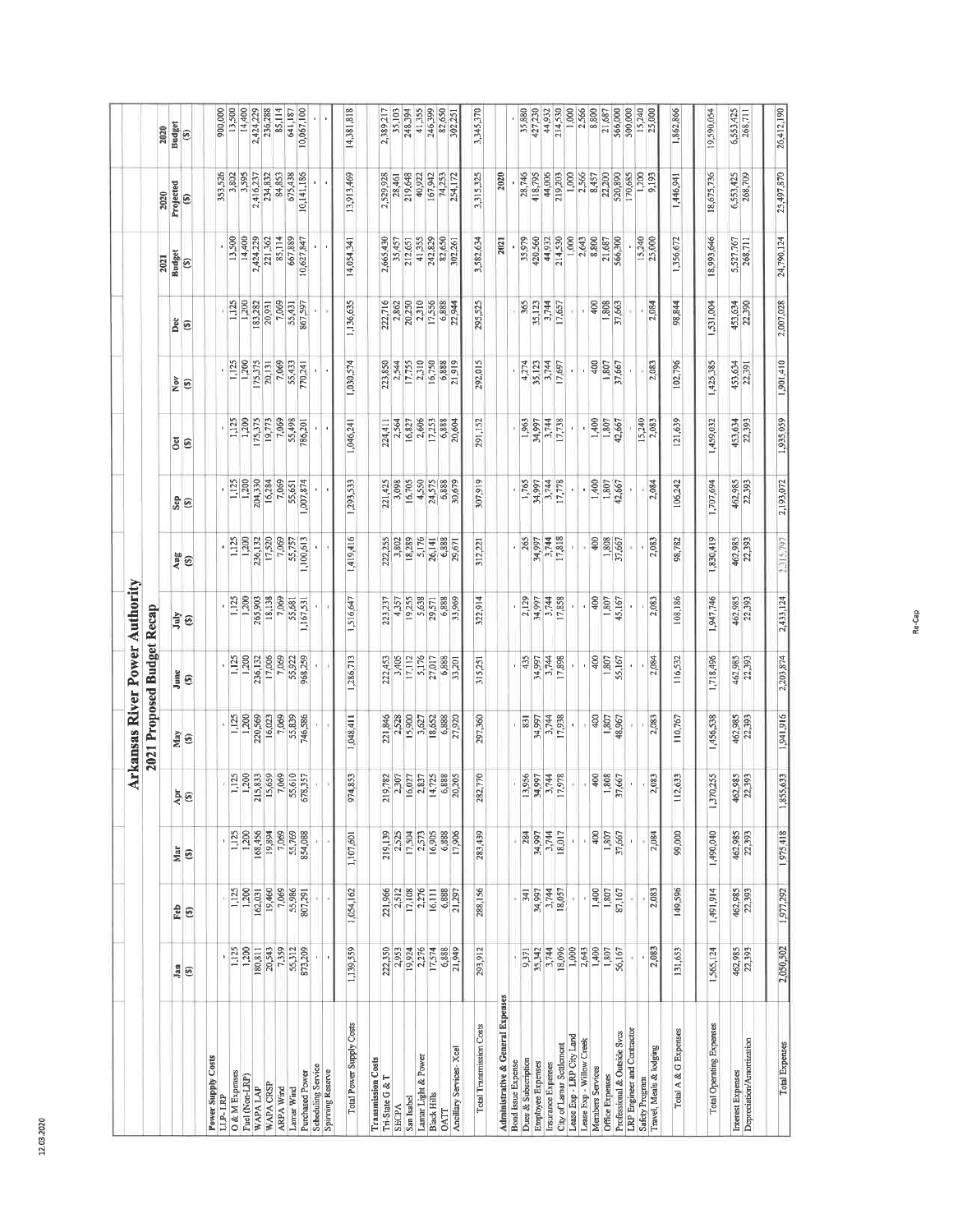|             |                    |             |                  |                    |              |                               |                                   | 2020 | <b>Budget</b> | 262,253,990 | ම             | 27,489,463       | 296,146    | 2,383,668          |                  | 420,521         | 455,822      | $\overline{\circ}$        | $\overline{\circ}$                 | $\overline{\circ}$   | 31,045,620            | 100.0% |
|-------------|--------------------|-------------|------------------|--------------------|--------------|-------------------------------|-----------------------------------|------|---------------|-------------|---------------|------------------|------------|--------------------|------------------|-----------------|--------------|---------------------------|------------------------------------|----------------------|-----------------------|--------|
|             |                    |             |                  |                    |              |                               |                                   | 2021 | Total         | 271,580,311 | ⊛             | 27,470,348       | 292,520    | 2,069,130          |                  | 120,000         | 455,822      | ı                         | i,                                 |                      | 30,407,821            | 100.0% |
|             |                    |             |                  |                    |              |                               |                                   |      | Dec           | 22,028,317  | $\circledast$ | 2,228,164        | 27,986     | 172,471            |                  | 10,000          | 37,985       |                           |                                    |                      | 2,476,606             | 8.1%   |
|             |                    |             |                  |                    |              |                               |                                   |      | Nov           | 19,819,546  | ම             | 2,004,747        | 26,553     | 172,471            |                  | 10,000          | 37,985       |                           |                                    | U,                   | 2,251,756             | 7.4%   |
|             |                    |             |                  |                    |              |                               |                                   |      | <b>SC</b>     | 20,024,140  | $\circledast$ | 2,025,442        | 25,912     | 172,471            |                  | 10,000          | 37,985       |                           |                                    |                      | 2,271,810             | 7.5%   |
|             |                    |             |                  |                    |              |                               |                                   |      | Sep           | 23,666,912  | ⊛             | 2,393,908        | 21,343     | 172,413            |                  | 10,000          | 37,985       |                           |                                    |                      | 2,635,649             | 8.7%   |
|             |                    |             |                  |                    |              |                               |                                   |      | Aug           | 27,372,920  | ⊛             | 2,768,771        | 23,557     | 172,413            |                  | 10,000          | 37,985       | ł                         |                                    |                      | 3,012,726             | 0.0%   |
|             |                    |             |                  |                    |              |                               |                                   |      | July          | 30,027,957  | ⊛             | 3,037,328        | 24,664     | 172,413            |                  | 10,000          | 37,985       |                           |                                    |                      | 3,282,390             | 10.8%  |
|             | Energy Rate        | Demand Rate | <b>DSC</b> Adder | Reimb Transmission |              |                               |                                   |      | June          | 25,953,307  | $\circledast$ | 2,625,177        | 22,636     | 172,413            |                  | 10,000          | 37,985       |                           |                                    |                      | 2,868,211             | 9.4%   |
| Amount (\$) | \$23,996,836       | \$3,109,595 | S                | \$362,900          | \$27,469,331 | rkansas River Power Authority | Revenues for 2021 Proposed Budget |      | May           | 20,790,582  | ⊛             | 2,102,967        | 20,876     | 172,413            |                  | 10,000          | 37,985       | ı                         |                                    |                      | 2,344,242             | 7.7%   |
| Rate        | 0.08836            | 5.49        | 0.00000          |                    |              | ⋜                             |                                   |      | Apr           | 19,434,678  | ⊕             | 1,965,818        | 20,224     | 172,413            |                  | 10,000          | 37,985       |                           |                                    |                      | 2,206,440             | 7.3%   |
| kWh         | 271,580,311        | 566,411     | 271,580,311      | 362,900            |              |                               |                                   |      | Mar           | 20,519,473  | ⊕             | 2,075,545        | 26,128     | 172,413            |                  | 10,000          | 37,985       |                           |                                    |                      | 2,322,071             | 7.6%   |
|             |                    |             |                  |                    |              |                               |                                   |      | Feb           | 19,606,042  | ම             | 1,983,151        | 25,351     | 172,413            |                  | 10,000          | 37,985       |                           |                                    |                      | 2,228,900             | 7.3%   |
|             | 0.10115<br>s,      |             |                  |                    |              |                               |                                   |      | Jan           | 22,336,437  | ⊕             | 2,259,331        | 27,290     | 172,413            |                  | 10,000          | 37,985       |                           |                                    |                      | 2,507,019             | 8.2%   |
|             | Avg Composite Rate |             |                  |                    |              |                               |                                   |      |               | Members     |               | Sales to Members | Lamar CRSP | Debt Service Adder | Off-system Sales | interest Income | Amortization | LRP Miscellaneoous Income | <b>B &amp; W Settlement Income</b> | Miscellaneous Income | <b>Total Revenues</b> |        |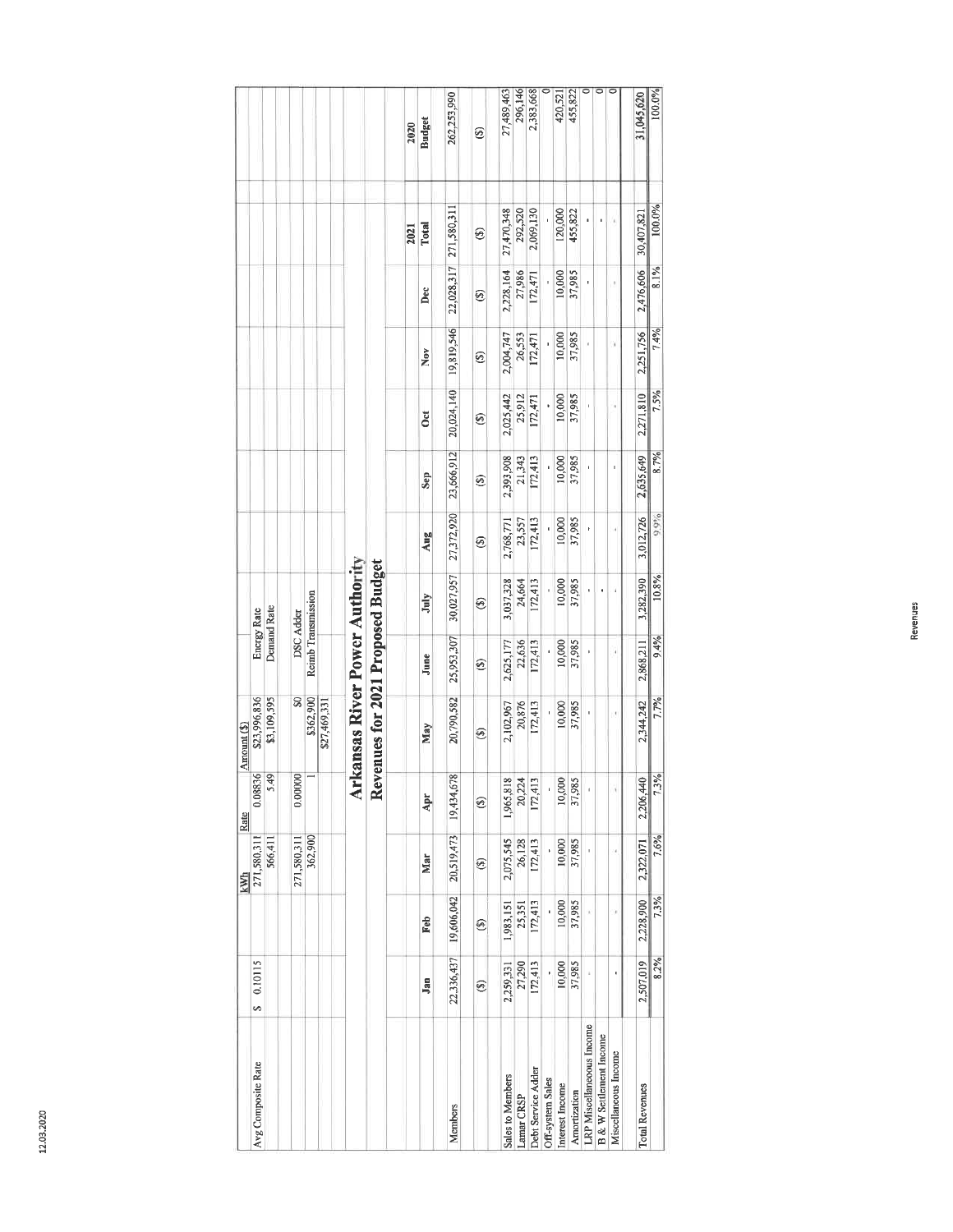| <b>Arkansas River Power Authority</b>             |                                |                                                      |                                            |
|---------------------------------------------------|--------------------------------|------------------------------------------------------|--------------------------------------------|
|                                                   | <b>Fund Balance</b>            |                                                      |                                            |
|                                                   | 12/31/2020                     | 12/31/2021                                           | Change                                     |
| Cash & Cash Equivalents, Unrestricted             | \$<br>18,486,174               | \$<br>3,881,619                                      | (14,604,555)                               |
| Cash & Cash Equivalents, Restricted               | 14,283,490                     | 13,493,833                                           | (789, 657)                                 |
| <b>Total Cash &amp; Cash Equivalents</b>          | \$<br>32,769,664               | \$<br>17,375,452                                     | \$<br>(15, 394, 212)                       |
| <b>Restricted Funds</b>                           | Projected<br>12/31/2020        | Projected<br>Changes in 2021                         | Projected<br>12/31/2021                    |
| DS Reserrve (LRP Bonds)                           | \$<br>11,900,069               |                                                      | 11,900,069                                 |
| Surplus DS Reserve (Interest Earned)              |                                | 120,000                                              | 120,000                                    |
| <b>Bond Payment Fund</b>                          | 2,383,421                      | L,                                                   | 2,383,421                                  |
| Capacity Fund                                     | ÷,                             | $\overline{\phantom{0}}$                             | ۰                                          |
| Working Capital Fund<br>Reserve Fund (2003 Bonds) | ä,<br>$\overline{\phantom{0}}$ | $\overline{\phantom{0}}$<br>$\overline{\phantom{0}}$ | $\blacksquare$<br>$\overline{\phantom{a}}$ |
| 2010 Project Fund                                 | $\overline{\phantom{a}}$       | ÷                                                    | $\overline{\phantom{a}}$                   |
| <b>Transmission Maintenance</b>                   |                                |                                                      |                                            |
|                                                   | \$<br>14,283,490               | 120,000                                              | 14,403,490                                 |
|                                                   |                                |                                                      |                                            |
|                                                   |                                |                                                      |                                            |
|                                                   |                                |                                                      |                                            |
|                                                   |                                |                                                      |                                            |
|                                                   |                                |                                                      |                                            |
|                                                   |                                |                                                      |                                            |
|                                                   |                                |                                                      |                                            |
|                                                   |                                |                                                      |                                            |